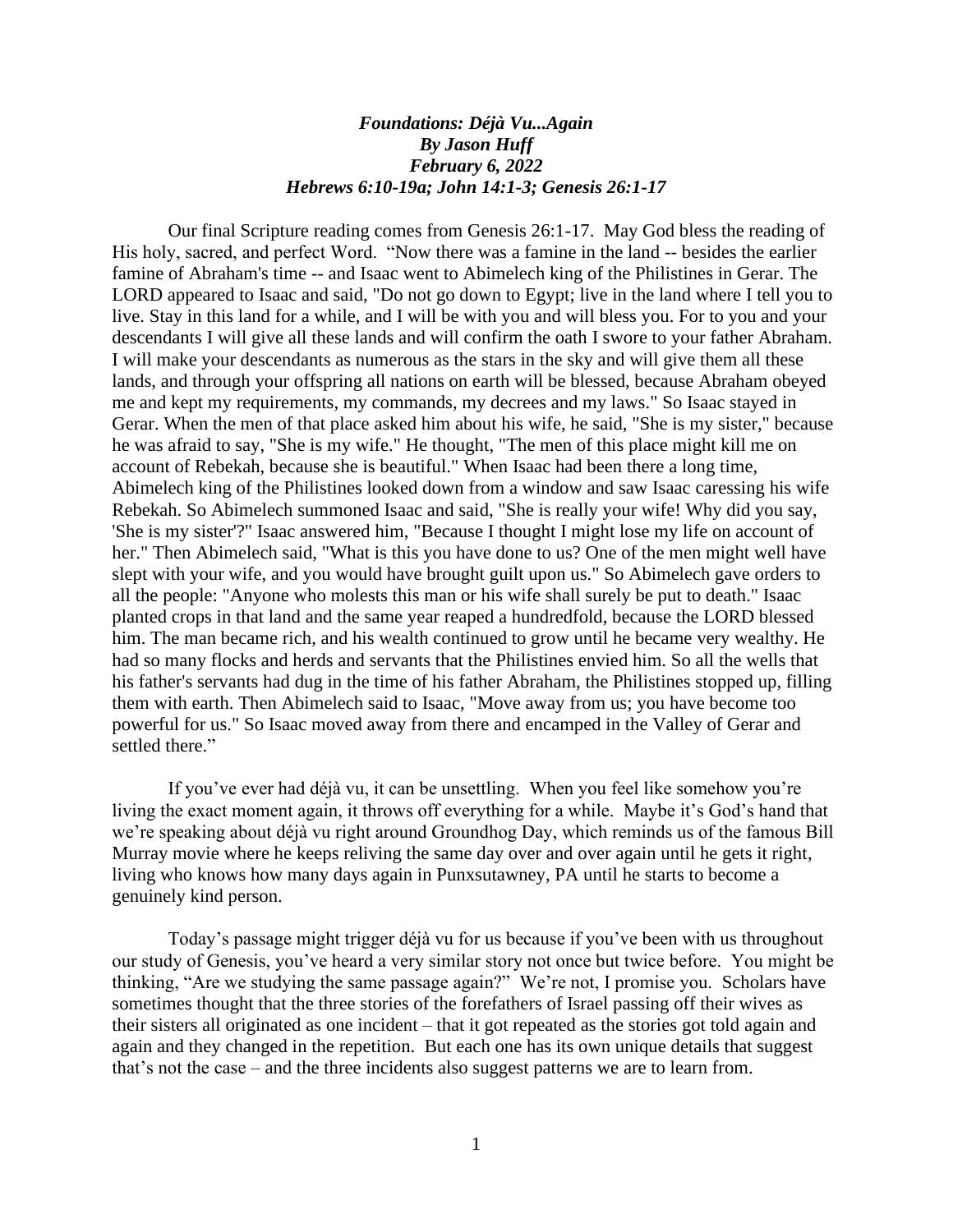If you were with us last week, you'll remember that we heard about the birth of Jacob and Esau, Isaac and Rebekah's sons, and how their rivalry would greatly affect their lives. But we also saw a loving portrait of Isaac. Rebekah was barren for twenty years, and Isaac prayed for her to have children. They knew that all the promises of Isaac's father Abraham were to come through Isaac, yet Isaac makes a much better choice than good ol' dad. Rather than trying to make the promises of God come about himself, like Abraham did in the fateful choice to marry his wife's maidservant, Isaac remains true to Rebekah and relies on the LORD to provide the children He has promised them. And of course, God is faithful and gives them Jacob and Esau.

But now, trouble comes. A famine ravages the land. Isaac, attempting to care for his family, goes into the land of the Philistines, to Gerar, much further south and west. God warns Isaac not to travel to Egypt, which wasn't typically struck by the same famine patterns as Canaan. It would have seemed the safer place to ride out a famine for a season or two, but God says no. Instead, God says He will bless Isaac for staying here, that his descendants will one day inherit these lands. God will bless all the nations, He says, through Isaac's descendants because of his father Abraham's faithfulness. Isaac trusts God. Though the famine is far more likely to hit Gerar than Egypt, Isaac stays put.

But suddenly, there's a catch to Isaac's trust in God. Isaac pulls a play out of his father's playbook and tries to pass off Rebekah as his sister rather than his wife. Apparently, this charade lasted for a long time, but eventually they're found out. Abimelech – probably the descendent of the Abimelech that Abraham attempted to deceive 75+ years ago – looks out from a high window, perhaps from his palace, and he sees something he isn't supposed to see.

What exactly we don't know, but Abimelech immediately knows, and he confronts Isaac, who comes out with the truth. Abimelech puts out an edict warning no one is to touch Isaac or Rebekah, probably because the Philistines believed that adultery would bring down the wrath of their gods. God blesses Isaac so completely that Abimelech eventually tells him to leave because his wealth and status have become a threat. Next week, we'll see more of the Philistine reaction to God's grace on Isaac's family.

We might wonder, why did Isaac wind up doing the same thing that his father had done twice nearly a century before, even though his mother Sarah was nearly married off to foreign kings because of it? Maybe Isaac didn't have as much faith as it appeared. Or maybe Isaac did have faith, but it was strained because of the circumstances. When Abraham pulled this stunt, Isaac hadn't been born; the child God had promised had not yet arrived. Abraham should have trusted that God would protect him. In comparison, Isaac already has Jacob and Esau. His descendants are secure. But that meant Isaac's life was in real jeopardy. God could fulfill the promises He had made to Abraham without Isaac being in the picture any longer. Isaac might have thought he was on his own.

But it brings up a more serious subject that the Bible addresses several times, and it's the topic of generational sin. It's controversial because if we misunderstand it, it seems to go against God's promises of perfect love and perfect justice. But when we do understand it properly, it leads us to want to break patterns of generational sin from the past and to make certain not to pass them down to our children – which is easier to do than we might think.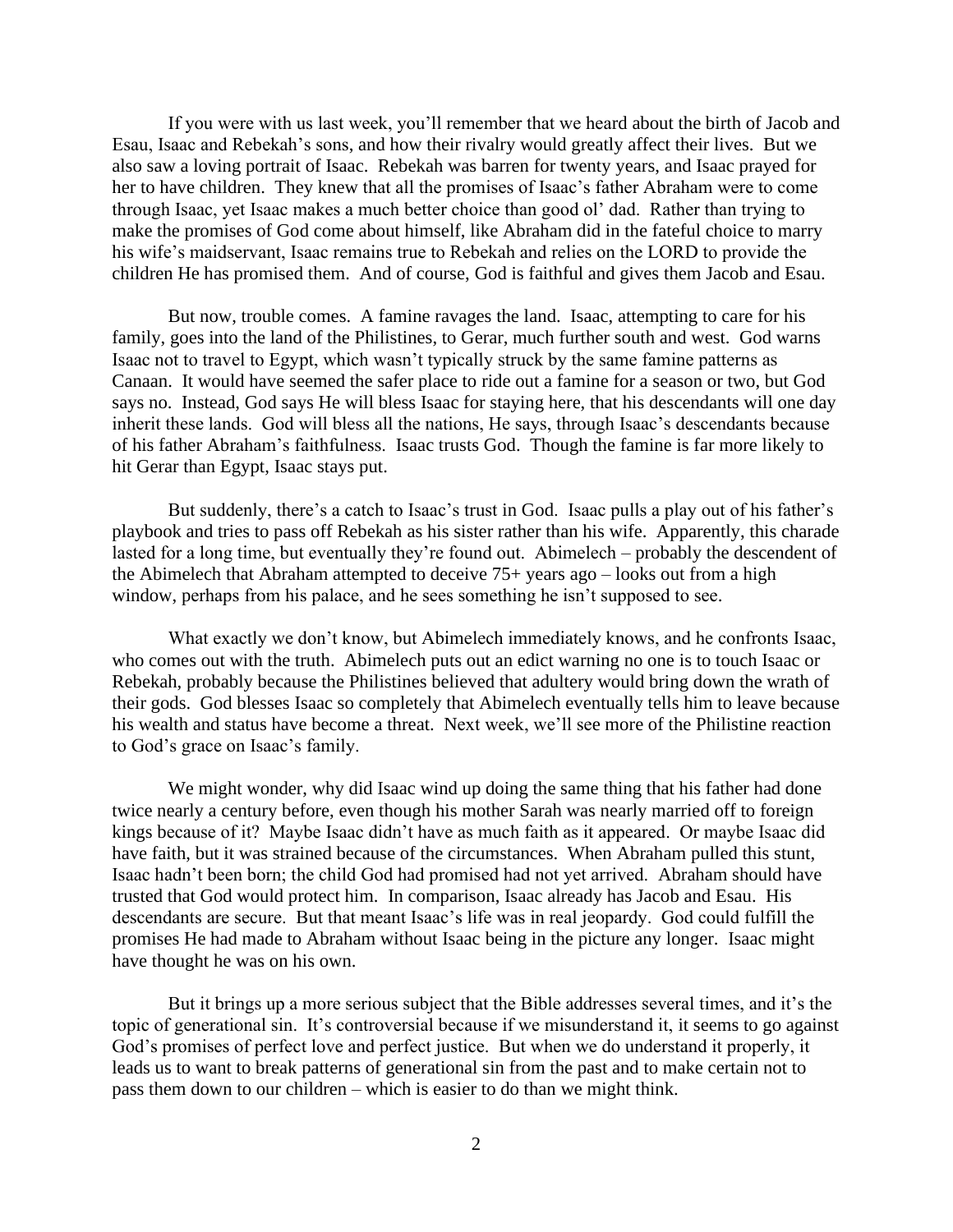A particular phrase pops up four times in the Old Testament, and it's most clear in Numbers 14:18, which says, "The LORD is slow to anger, abounding in love and forgiving sin and rebellion. Yet he does not leave the guilty unpunished; he punishes the children for the sin of the fathers to the third and fourth generation." God also repeatedly promises to show steadfast love to a thousand generations of those who love Him and keep His commands. For these to be repeated many times in the laws that God gave Israel means they were to take it very seriously.

There are some caveats to this idea. Repeated as well is this, from Deuteronomy  $24:16 -$ "Fathers shall not be put to death for their children, nor children put to death for their fathers; each is to die for his own sin." And from a spiritual perspective, hear Ezekiel 18:20-21 – "The soul who sins is the one who will die. The son will not share the guilt of the father, nor will the father share the guilt of the son. The righteousness of the righteous man will be credited to him, and the wickedness of the wicked will be charged against him. But if a wicked man turns away from all the sins he has committed and keeps all my decrees and does what is just and right, he will surely live; he will not die."

So what is all this pointing to? First, I think we have this concept: *the punishment of generational sins primarily comes as natural consequences*. God isn't pouring out wrath unmercifully on sinners. If that were the case, we'd all be in big trouble! But the punishment of sin comes through the fallout. When there's a nuclear accident or a nuclear explosion, there's always fallout, radioactivity that contaminates things far past the point of the original blast or center of the accident. Radioactive material from Chernobyl spread throughout almost all of Europe. They have found new forms of fallout from the Japanese reactor breach eleven years after the fact. The bigger the incident, the more the contamination.

Sin is like a nuclear blast that comes from defying God, and it poisons our relationships. We see it all the time. Children of divorce are more likely to divorce because that was the pattern set for them. Children who smoke often saw a parent or grandparent smoke at a young age. Violence in a household often follows generation after generation. Much of the time, we imitate what is modeled for us.

Let me give you a simple example. Part of the reason I'm a big guy is, I eat fast. There's only one person I've known who ate faster than me, and that was my dad. I knew from a young age that if I wanted seconds, I had to beat my dad to them. My dad learned it growing up the middle of three boys. Now I was told, verbally, not to eat so fast. I was told I didn't have to clean my plate. But what I was told didn't line up with what was modeled, so I followed what I saw. I knew things were tight, so I ate everything fast. Eating isn't a sin, but being gluttonous can be. I ultimately learned that I might not be able to trust that God would always provide.

I have a feeling that Isaac got himself in this mess because he'd heard Abraham telling stories around the dinner table. "Remember how we got so rich off the Pharaoh?" "Yeah," Sarah would say, "and I nearly wound up a part of his harem!" And they had a good laugh about it, now decades in the past. Isaac remembered, and when he was in the same situation, he thought, "My parents made out like bandits when they did it and nothing bad happened. Why not?" But that kind of trickery would haunt Isaac in his later years, as we'll see in a few weeks. The core sin – tricking others for your own benefit – passed down the generational line.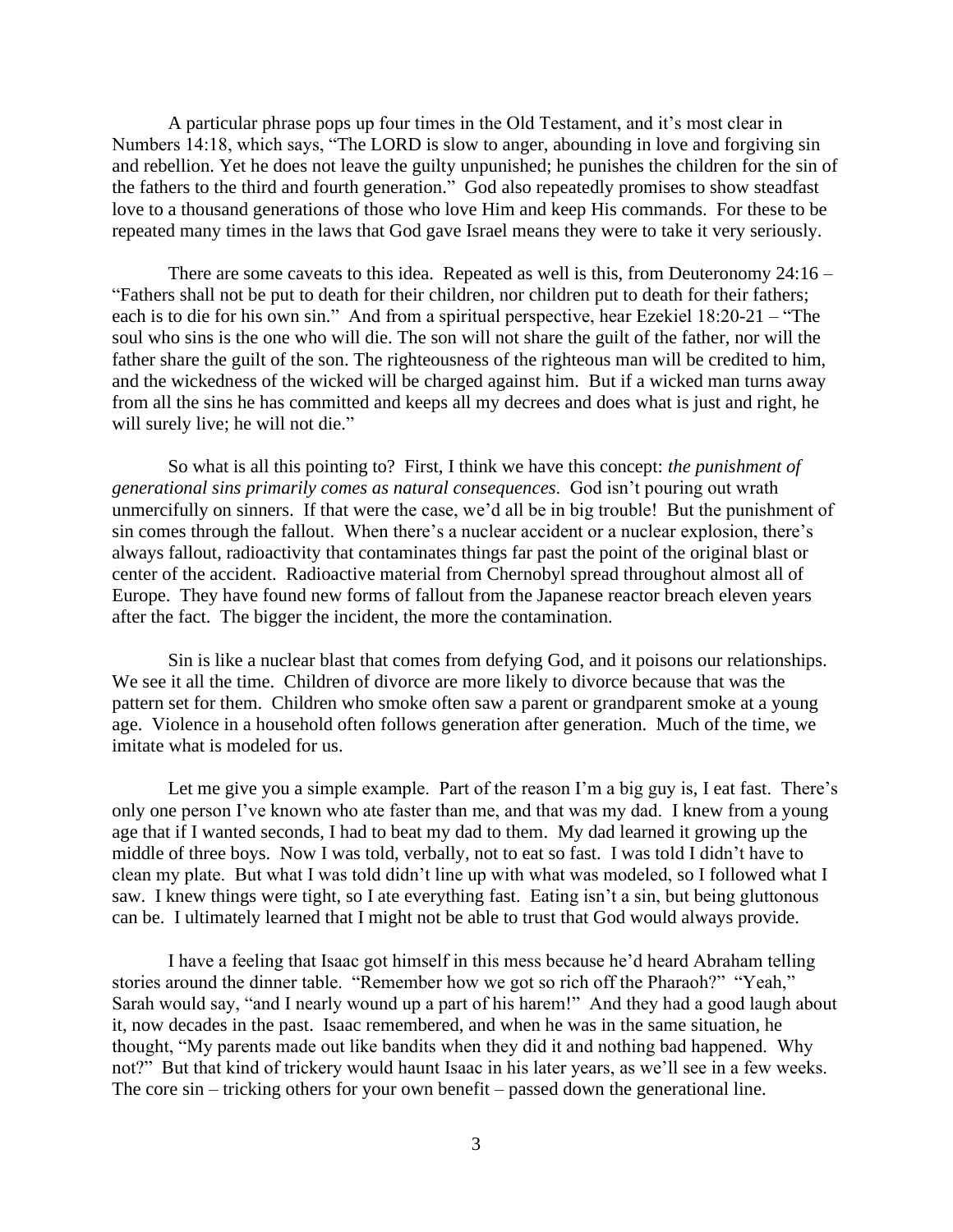This might sound discouraging. Are we stuck in a déjà vu loop with no chance of getting out? Has God predestined us to continue in the ways of our family sins forever? The wonderful answer is no, we're not. The next key thought is this: *generational patterns of sin can be broken*. The truth of that can also be seen in Isaac's life.

Isaac had a front and center view of the damage that his father's choice to have a son with Hagar had on his family. While Hagar and Ishmael were out of the immediate picture when Isaac was born, we know that those connections never completely went away. Ishmael came back for Abraham's burial, at very least. Isaac knew that that decision, which his parents made together, had come at a deep price in terms of relationship and trust. Instead of waiting on God's timing, they took matters into their own hands, and look what it cost them!

So when it comes to his own wife, when it comes to their infertility that last twenty years, Isaac turns to the LORD. He prays for Rebekah. He doesn't decide to make the promise happen by his own schemes. He does the right thing, and they are blessed with two sons. Isaac's story takes up far less of the Bible than either Abraham's story or Jacob's story, and I think it's because, on the whole, Isaac had far less drama in his life. Despite his failings, his obedience to God meant there was less to report. When there was drama, it was typically because of the sins and schemes of his sons.

When we were young, teenagers probably, if you were like me, there were times when you were like, "I'll never parent my kids like my folks parented me." We see all the issues and problems because none of us came with an instruction manual, and we're determined somehow to do better. Except, many times, we look at ourselves as parents and are in shock at how we do the exact same things! It's easy to get stuck in those ruts.

But the truth is, it doesn't have to be that way. We can change. Even if we start in sinful patterns that have been modeled for us, we don't have to continue in them. God's intention for us is to live new lives under the leadership and direction of our savior Jesus. The whole point of God's salvation of us is that we are made new, set free from sin by the perfect sacrifice Jesus made on our behalf and spiritually reborn into God's children who, unbound from sin's chains, can make choices that honor God as we are empowered by His Holy Spirit.

So what is the solution? How do we go about getting out of sinful patterns established for us in our youth? How do we keep from being the parents, friends, co-workers we never wanted to be? How do we go from faithless to faithful? *The key is repentance and faith*. Those are the keys to overcoming not only cycles of sin we've inherited, but new sins we've picked up along the way and are likely to pass down to our children and grandchildren if we aren't careful. If you can remember repentance and faith, you can remember the things that flow from them.

Repentance means to change your mind and then to change your ways. We sometimes think that repentance is simply to stop doing something bad, but that's only half of it. If we don't change our mind about something, soon we'll likely do it again. If I don't think smoking is bad for me, or if I determine I like it despite the negative side effects, I might quit out of pressure, but I might come back to it. That's not what we want. If our minds genuinely change about something, then quitting those habits are so much easier.